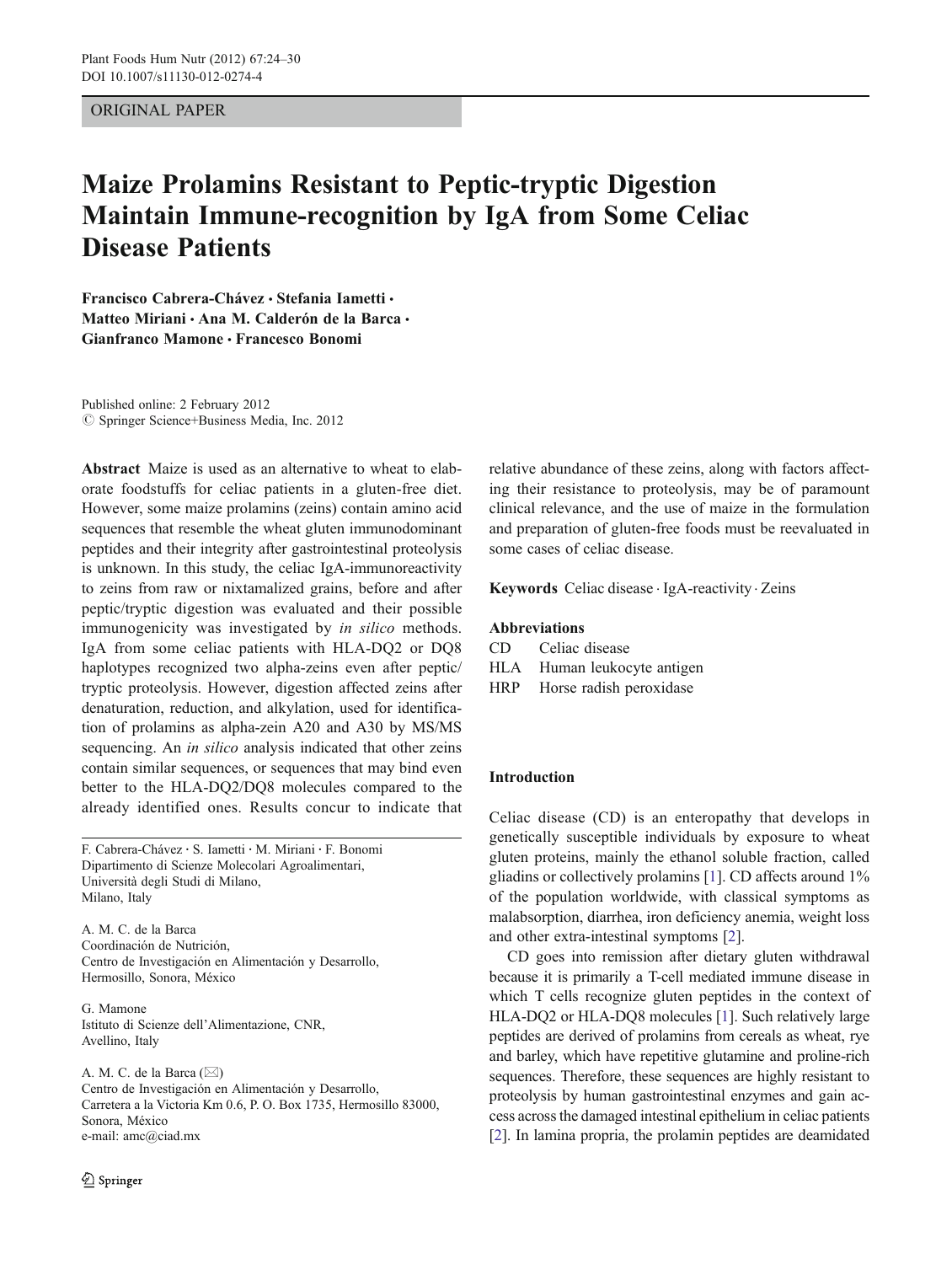by tissue transglutaminase and activate the immune system leading to the development of CD [[3\]](#page-5-0).

After dietary gluten withdrawal, some CD patients still present symptoms; possibly, due to other proteins into the gluten-free diet that could trigger CD. For instance, there are some maize prolamins (zeins) which contain amino acids' sequences with high identity to immunodominant peptides from wheat prolamins [[4\]](#page-5-0). Experimentally, maize zeins induced an inflammatory reaction in 50% of CD-patients by contact at the mucosa [[5\]](#page-5-0), and were recognized by IgA antibodies from other CD patients [[6\]](#page-5-0). The results were obtained using undigested zeins obtained from raw flour but, the immunoreactivity could be highly reduced after processing and digestion [\[7](#page-5-0)].

Thus, the identification and characterization of immunoreactive zeins from processed maize after digestion are necessary to explore their actual participation in CD pathogenesis. In this study, the IgA immunoreactivity to zeins before and after processing and digestion using IgA antibodies from CD patients was evaluated and their possible immunogenicity was investigated by *in silico* methods.

#### Materials and Methods

Maize Prolamins Extraction and Digestion Commercial grains of raw and nixtamalized (lime-treated) white maize (Zea mays) were dried and ground before extraction [[6\]](#page-5-0). The resulting maize flours were suspended in 70% ethanol (ratio 1:50, w/v) for 2 h at room temperature, and centrifuged at  $2,500 \times g$  for 1:50 min, the precipitate was freeze-dried. Prolamins digestion with pepsin from porcine gastric mucosa (Sigma P7012) with specific activity of  $\geq 2,500$  units/mg protein (1/100, w/w) was done in 0.1 N HCl, pH 1.8, incubating for 4 h at 37 °C [\[8\]](#page-5-0). After adjusting pH at 7.8 with 10 N NaOH, incubation with trypsin from bovine pancreas (Sigma T1426), with specific activity of  $\geq$ 10,000 BAEE units/mg protein  $(1/100, w/w)$  was done for 4 h at 37 °C, followed by inactivation at 80 °C for 45 min. Enzyme activity of both pepsin and trypsin was evaluated by pH changes using a control of sodium caseinate. Digested prolamins were suspended in trichloroacetic acid (20%), stirred for 15 min, and centrifuged at 2,500  $\times$  g for 15 min, to precipitate peptides larger than 3 kDa which were dried. Additionally, commercial gliadins (Sigma Chemical Co., St. Luis, MO) were digested as described for maize prolamins.

SDS-PAGE of the native and digested zeins (from raw flour) was performed in a discontinuous gel system with 4% (upper) and 14% polyacrylamide [\[9\]](#page-5-0) under reducing conditions. Gels of 10 wells each load 10 μg zeins were Coomassie Blue stained or electro-transferred onto nitrocellulose membranes.

Patients' Characterization Sera and blood samples were from 24 CD patients collected at the Sonora State Children Hospital and from private health services, after the protocol approval by the institutional ethics committee. The blood samples were typified for haplotypes after extraction of genomic DNA using the QIAamp DNA Blood Mini Kit (QIAGEN, USA) by conventional PCR (Bio-Rad MJ Mini Personal Thermal Cycler PTC 1148, USA) using specific primers [\[10](#page-5-0)].

The IgA anti-native and anti-digested zeins (from raw or nixtamalized grains) indexes were calculated for each patient [\[6](#page-5-0)] by a competitive enzyme-linked immunosorbent assay (ELISA). Briefly, microplates were coated with 100 μl of 5 μg/ml of each type of antigen (zeins) in 100 mM NaHCO<sub>3</sub>, pH 9.6, overnight. After three washes with PBST (15 mM KH<sub>2</sub>PO<sub>4</sub>, 150 mM NaCl, pH 7.4, containing 0.2% Tween 20), the plates were blocked with 3% gelatin in PBST for 30 min at room temperature. Individual sera (1:100) were pre-incubated (4 h at room temperature) with digested gliadins (1 mg/ml in PBST +  $0.1\%$ gelatin). The previously coated microplates were incubated overnight with the pre-incubated human serum samples. The plates were washed three times with PBST and incubated with HRP-conjugated anti-human IgA antibodies (1:2000 dilution in PBSTG). After three washes, HRP activity was developed with 3,3′,5,5′-tetramethylbenzidine. The reaction was stopped with  $1 M H_2SO_4$ , and the absorbance was read at 450 nm (Microplate Reader, Bio-Rad, Hercules, CA).

The serum reactivity of IgA anti-zeins was expressed as an index value, that is, the optical density of the test serum divided by the cutoff value. The cutoff value was the mean + 2 SD of the absorbance values of six negative sera of healthy donors. Index values of 1.0 and above were considered to be positive [[11](#page-5-0)]. Sera from patients with positive IgA indexes of anti-native zeins were used to detect immunoreactive polypeptides that remained after the in vitro digestion of zeins. Additionally, an index value was calculated for IgA anti-digested gliadins in order to verify the effectiveness of the competitive step (pre-incubation of sera with digested gliadins).

Immunodetection Detection of zeins was done on nitrocellulose membranes [[6\]](#page-5-0). Buffer for incubation and washing was TBST (0.05 M Tris, 0.15 M NaCl, 0.05% Tween 20,  $0.005$  M NaN<sub>3</sub>). The membranes (two strips cut from each lane) were incubated overnight at 4 °C with human serum (1:50, v/v in TBST) from patients with positive anti-zein IgA indexes. Also, an immunodetection control was carried out using a sera pool from CD patients without IgA reactivity to zeins. After three washes, strips were incubated for 2 h with rabbit anti-human IgA antibodies (DAKO) diluted 1:1,000 ( $v/v$ ) in TBST. A third incubation (1 h) was done with alkaline phosphatase-conjugated goat anti-rabbit antibodies (Bio-Rad) diluted 1:2,000 in TBST. After three washing steps, enzyme activity was developed by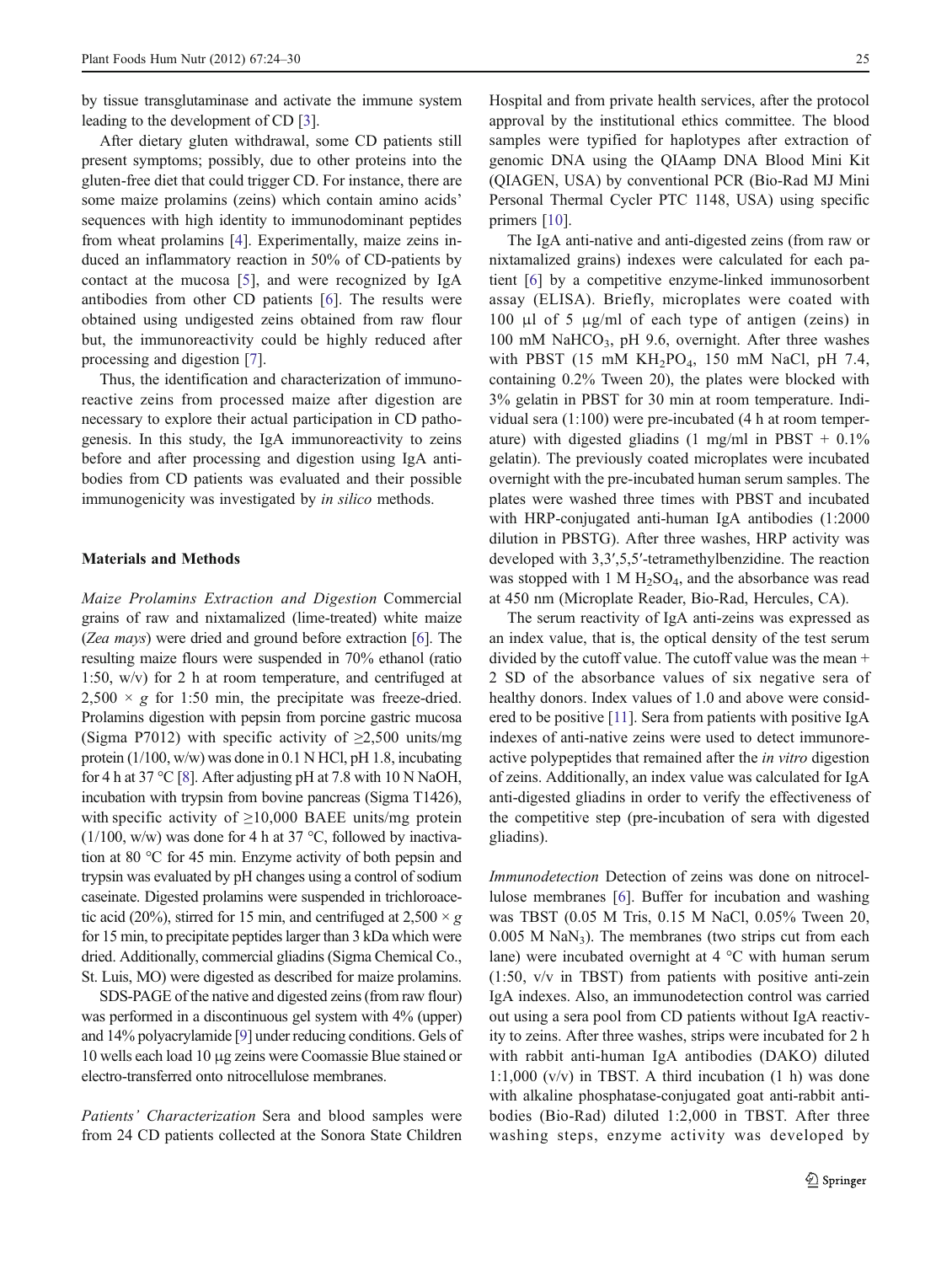<span id="page-2-0"></span>incubating with 1 ml of 0.1 M Tris,  $0.5$  mM MgCl<sub>2</sub>, pH 9.5, 20 μl of 0.3% w/v nitrobluetetrazolium chloride in 70% (v/ v) aqueous N,N'-dimethylformamide, and 20 μl of 0.15% (w/v) 5-bromo-4-chloro-3-indolyl phosphate-toluidine salt in N,N'-dimethylformamide, according to the kit instructions (Bio-Rad, Hercules, CA).

Mass Spectrometry Analysis Gels were distained with 50% acetonitrile (ACN) in 50 mM  $NH<sub>4</sub>HCO<sub>3</sub>$ , following reduction with 10 mM DTT (45 min at 56 °C) and thiol alkylation with 50 mM iodoacetamide for 45 min at room temperature. Each gel piece was further washed with 50 mM  $NH_4HCO_3$ , dried in ACN and vacuum-centrifuged prior to be taken up to 20 μl of 25 mM NH<sub>4</sub>HCO<sub>3</sub> containing 12 ng/μl of trypsin from porcine pancreas (Sigma T6567). After ice incubation for 45 min, the excess of solution was removed, and another 20 μl of 25 mM  $NH_4HCO_3$  were added. Digestion was left to proceed overnight at 37 °C. The resulting peptides were extracted with 50% ACN, 5% formic acid in three consecutive steps, with intermittent sonication. The peptide extracts were then combined and dried in a vacuum centrifuge. The resulting solids were re-suspended in  $0.1\%$  (v/v) aqueous trifluoroacetic acid and desalted on ZipTip C18 microcolumns (Millipore). MS/MS data were obtained on a Q-STAR spectrometer, equipped with a nanospray interface (Protana, Odense, Denmark). Proteins were sprayed from gold-coated medium length borosilicate capillaries (Protana) at a capillary voltage of 800 V. Multi-charged ion isotopic clusters were selected by the quadrupole mass filter and fragmented by collision (energy 20–40 eV, depending on the peptide size). Interpretation of the MS/ MS spectra of the digests was done by using MS-Pattern [\(http://prospector.ucsf.edu.ucsfhtml4.0/mspatternhtm](http://prospector.ucsf.edu.ucsfhtml4.0/mspatternhtm)).

In Silico Analysis Zeins' sequences available in UniProtKB Data Bank were used to identify the possible peptides efficiently bound to HLA-DQ2/DQ8 molecules. The consensus approach was used to predict the best binders to class-II MHC (Alleles: HLA DQA1\*0501-DQB1\*0201; HLA DQA1\*0301-DQB1\*0302) on the basis of the implemented Consensus Percentile Rank [\[12](#page-5-0)]. The identity was estimated by the basic local alignment software BLASTP 2.2.25+ [[13,](#page-5-0) [14](#page-5-0)].

#### Results and Discussion

Zeins' Digestion The electrophoretic patterns of native zeins and zeins after treatment with digestive-tract proteases (just from raw grains) are shown in Fig. 1. An important part of the prolamins fraction between 22 and 24 kDa resisted proteolysis and exhibited the typical alpha-zeins' pattern [\[15](#page-5-0)]. These alpha-zeins  $(\sim 22 \text{ kDa})$  are more resistant to



Fig. 1 SDS-Poliacrylamide gel electrophoresis (I) and immunodetection (II) of native and digested zeins. Part I, 1: molecular weight standards; 2: zeins; 3: zeins after digestion. Part II, membrane with zeins after digestion and incubation with IgA from CD patients. P1, P2, P3, P4, P5 are patients with positive IgA anti-zein indexes. Ctr: control of sera pool (IgA) from CD patients with negative titers to zeins

proteolysis than those under 18 kDa alpha-zeins [[16](#page-5-0)]. According to Tschiersch et al. [[17\]](#page-5-0), resistance to proteolysis is not only due to the poor solubility of zeins but also by their relative low surface/weight ratio, in addition to their high content of glutamine and proline.

The first step in the zeins' digestion was pepsinolysis to simulate acid gastric digestion in mammals as in other studies [\[18\]](#page-5-0). Pepsin is an aspartic protease that cleaves proteins at leucine, phenylalanine and tyrosine residues and its hydrolysis is very fast unless hindered by the secondary or tertiary structure of the protein substrate [\[19](#page-5-0)], especially if there are beta-strands located along the perimeter of beta-sheets [[20\]](#page-5-0). Although zeins contain the target amino acid residues for pepsin also present cysteine residues generating disulphide bonds that provide the resistance to its action [[16\]](#page-5-0). Additionally, the content of beta-sheets and beta-turns in zeins decreases in acidic conditions (as during pepsinolysis) [[21\]](#page-5-0), impairing hydrolysis.

The low trypsinolysis during the second step of the simulated digestion could be due to the low content of cleavage sites on zeins in general. Trypsin cleaves peptide chains mainly at the carboxyl side of the amino acids lysine or arginine, except when either is followed by proline. Lysine and arginine content is very low in prolamins, in addition to their high content of proline, reducing susceptibility to hydrolysis by trypsin [\[22\]](#page-5-0).

Although the simulated digestion assay does not exactly replicate the gastrointestinal processing, it represents a standardized proteolysis model. However, it seems to be more physiological than the exhaustive one by Berti et al. [[7](#page-5-0)] where proteins' immunoractivity was highly reduced.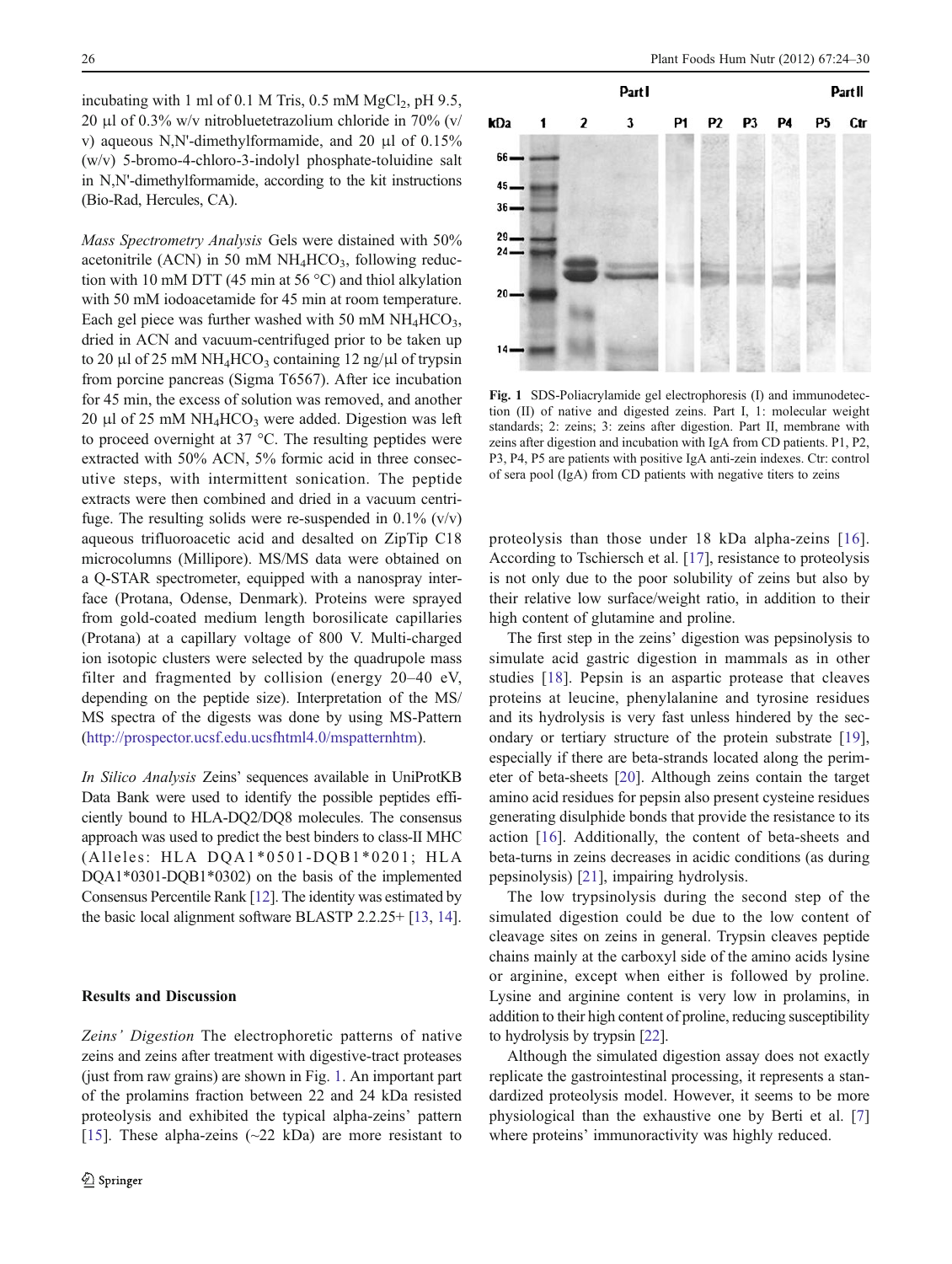Patients' Characterization and Immunodetection From our group of 24 CD patients, five had positive and 19 had negative anti-zeins IgA indexes (IgA anti-native and antidigested zeins, from raw and/or nixtamalized grains) (Table 1). Even more, the IgA indexes for each patient, measured at the time of active disease (before treatment), did not vary among the tested zeins. This result could indicate that most of the antigens remain after digestion and are not modified by nixtamalization, which is a strong processing. In addition, after a pre-incubation of the sera with gliadins the IgA indexes anti-zeins were still the same as before incubation, while IgA indexes anti-gliadins were negative. Therefore, the anti-zeins indexes are not due to cross-reactivity between them and gliadins which suggests the production of specific antibodies against zeins in CD patients.

The IgA reactivity against maize's zeins could be due to that some of their peptides are bound and presented by antigen presenting cells with HLA-DQ2/DQ8 molecules, which induces the immune response. As shown also in Table 1, three patients were HLA-DQ8 and two had HLA-DQ2. Although studied patients were from 1 to 65 years old, no young children presented IgA anti-zeins but an 8 yearold one, two adolescents and two adults CD patients. Possibly zeins are not involved in induction of inflammation in an early step to allow gliadins go across the epithelial mucosal barrier in predisposed individuals, but could induce immunogenicity in not-treated patients along the time. This idea agrees with results by Bergamo et al. [[23\]](#page-5-0), where only one of seven lines of intestinal T-cells from an Italian CD patient presented INF-γ production after stimulation with zeins.

IgA from individual sera clearly detected two bands in membranes with the prolamins transferred from electrophoresis gel. These bands correspond to zeins resistant to pepsin-trypsin digestion (Fig. [1](#page-2-0), part II) and due to the electrophoresis profiles, these two bands are part of the alpha zein fraction [[18\]](#page-5-0).

Identification of Immunoreactive Proteins by MS The nature of the IgA-reactive bands in Fig. [1](#page-2-0) (part I, lane 3) was

investigated by MS/MS sequencing of tryptic-digests of the excised material. Although these zeins resisted proteolysis in their native state, after reduction and denaturation treatments before and after SDS-PAGE, were hydrolyzed by a longer trypsinolysis used to remove them from the electrophoretic gel.

Peptides were detected by MS, and fragmented by MS/ MS analysis to obtain partial amino acid sequences. As shown in Table [2,](#page-4-0) sequences from the protease resistant bands in Fig. [1](#page-2-0) (part I, lane 3), recognized by IgA of the patients' sera (Fig. [1](#page-2-0), part II) were identified as alpha-zeins A20 and A30, respectively. However, A20 could be also alpha-zeins 19C1 or 19C2 because the detected sequence by MS corresponded to the same regions of the primary structure of these zeins. Vertical slab electrophoresis does not have enough resolution to separate this group of proteins [\[24](#page-6-0)]. Moreover, the identity estimated by basic local alignment indicates 98–99% of identity among alpha zeins A20, 19C1 and 19C2. Identified sequences corresponded to central regions of the primary structure of these zeins that have a theoretical mass consistent with their mobility in SDS-PAGE. It suggests that such zeins were not affected by the assayed proteolysis before electrophoresis or that proteolysis was restricted to the C- or N-termini.

In Silico Analysis Recognition of a peptide bound to the major histocompatibility complex or human leukocyte antigen (HLA) molecule is the critical step in activating T cells, and the binding is a necessary condition for the immune response activation [[25\]](#page-6-0). Peptides to be bound to HLA-DQ2 or DQ8 molecules involved in CD can even be 9 amino acid residues long [\[26](#page-6-0), [27\]](#page-6-0).

Results of in silico analysis of zeins sequences that could be recognized by HLA-DQ2/DQ8 molecules are shown in Table [3](#page-4-0). Both protease-resistant identified zeins had sequences that were included among good binders, although they were not the best sequences. The predicted output is given in units of  $IC_{50}$  nM. Therefore, a lower number indicates higher affinity. As a rough guideline, peptides with  $IC_{50}$ values <50 nM are considered as high affinity. Sequences

Table 1 Patients characterization: CD onset, haplotypes, anti-native and anti-digested zeins indexes for patients showing IgA reactivity to zeins

|                | Patient Age of onset (years) Haplotype <sup>a</sup> Symptoms <sup>b</sup> |                       |        |          | Index of IgA anti-zeins (raw grains) Index of IgA anti-zeins (nixtamalized grains) |          |
|----------------|---------------------------------------------------------------------------|-----------------------|--------|----------|------------------------------------------------------------------------------------|----------|
|                |                                                                           |                       | Native | Digested | Native                                                                             | Digested |
| P <sub>1</sub> | 17                                                                        | HLA-DO8 D, MA, SH     | 4.50   | 4.84     | 4.43                                                                               | 4.53     |
| <b>P2</b>      | 62                                                                        | HLA-DO2 D, MA, UW     | 3.73   | 3.90     | 3.85                                                                               | 3.67     |
| P <sub>3</sub> | 8                                                                         | HLA-DO2 D, SH, AP, UW | 3.02   | 2.91     | 2.95                                                                               | 3.12     |
| P <sub>4</sub> | 16                                                                        | HLA-DO8 D, MA, SH, UW | 4.10   | 4.07     | 4.23                                                                               | 4.02     |
| <b>P5</b>      | 28                                                                        | HLA-DO8 D, MA, AP     | 3.39   | 3.77     | 3.50                                                                               | 3.54     |

<sup>a</sup> Allele tested by PCR were 0501 and 0301 in DQA1\*, and 0201 and 0302 in DQB1\*, corresponding to HLA DQ2 and DQ8, respectively.  ${}^{b}D$ diarrhea; MA malabsorption; SH short height; AP abdominal pain; UW underweight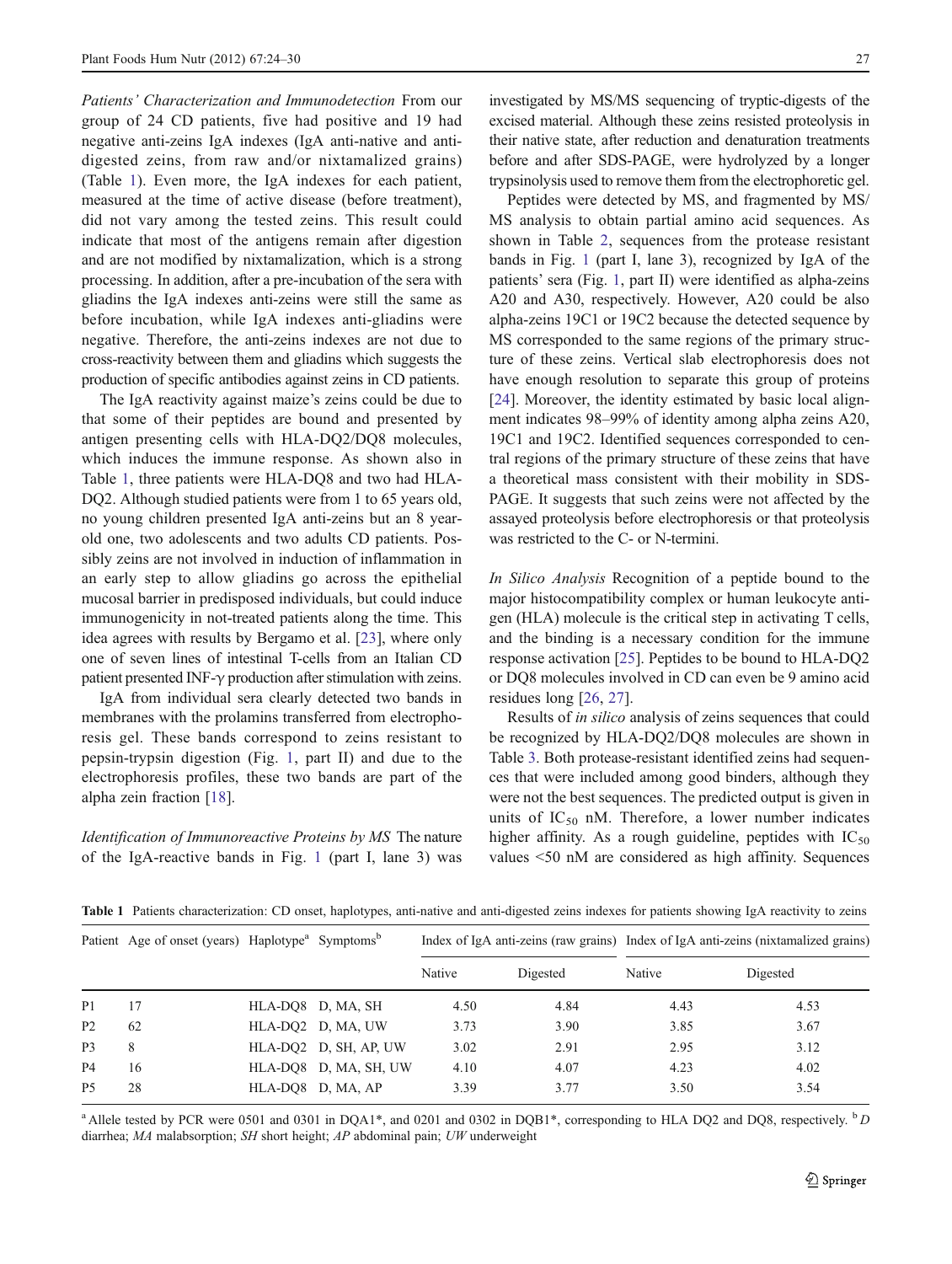|   | Gel band <sup>a</sup> Theoretical mass (kDa) Identified sequence |                                                                                                                                                                                 | Protein name                                       | Accession number <sup>b</sup> |
|---|------------------------------------------------------------------|---------------------------------------------------------------------------------------------------------------------------------------------------------------------------------|----------------------------------------------------|-------------------------------|
| A | 24.07690                                                         | <sup>58</sup> LQQAIAASNIPLSPLLFQQSPALSLVQSLVQTIR <sup>91</sup>                                                                                                                  | Zeins alpha A20, 19 C1 P04703, P06676<br>or $19C2$ | or P06677.                    |
| B | 23.32505                                                         | <sup>87</sup> VHLLAQNIR <sup>95</sup><br><sup>22</sup> TIFPQCSQAPIASLLPPYLSPAVSSVCENPILQPYR <sup>57</sup><br><sup>58</sup> IQQAIAAGILPLSPLFLQQSSALLQQLPLVHLLAQNIR <sup>95</sup> | Zein alpha A30                                     | P <sub>02859</sub>            |

<span id="page-4-0"></span>Table 2 Identification of immunoreactive zeins by MS/MS sequence analysis

a SDS-PAGE gel band (see Fig. [1](#page-2-0))

<sup>b</sup> Swiss Prot accession number

identified in alpha-zein A20 were common to other zeins, as it was the case for the sequence found in alpha-zein A30 and haplotype HLA-DQ2. However, the sequence found in alpha-zein A30 was unique among those recognized by the haplotype HLA-DQ8. According to Skerritt et al. [[28\]](#page-6-0), the antibody reaction (in some celiac patients) against maize storage proteins did not simply result from cross-reaction of anti-gliadin antibodies as indicated by the competitive ELISA results. Thus, our data could indicate that zeins have a bona fide CD immunogenic capacity in some CD patients, probably derived from their sequences with high homology to some immunodominant peptides from gliadins [[4](#page-5-0)]. Therefore, peptides' presentation by HLA-DQ2/DQ8 to the T cells could be similar to the gliadin's peptides. As a matter of fact, by basic local alignment we verify that the HLA-DQ2/DQ8 best binder peptides from alpha-zeins A20, 19C1, 19C2 and A30 had  $\sim 63\%$  of identity to the 33-mer celiac immunodominant peptide reported by Shan et al. [\[29](#page-6-0)]. The exception was the best binder peptide to HLA-DQ8 from alpha-zein A30 that did not have identity to 33 mer, although it has 67% identity to a glutenin sequence identified as immunogenic [[30\]](#page-6-0).

In silico analysis essentially identified one region of alpha-zeins as a good binder of HLA-DQ2/DQ8 and two more sequences specific for HLA-DQ2 and -DQ8, respectively. According to experimental results by Tollefsen et al. [\[31](#page-6-0)], for alpha-gliadin, HLA-DQ2 and -DQ8-restricted T

cells recognize sequences of different regions of the same protein (alpha-gliadin AJ133612). However, into a gammagliadin (M36999), the same peptide is recognized by both HLA-DQ2 and -DQ8 molecules.

Although the scores for maize prolamins in this study (Table 3) were similar among HLA-DQ2 and –DQ8 haplotypes, incidentally, the lowest scores (the best binders) for other alpha-zeins in our in silico analysis (data not shown) were found for the haplotype HLA-DQ2 (alleles DQA1\*0501, DQB1\*0201). Thus, a CD population with the haplotype HLA-DQ2 could be more sensible to peptides from zeins than those with HLA-DQ8. Kristjánsson et al. [\[5](#page-5-0)], found out a 6:10 ratio in an adult celiac population that was sensible to maize challenge in a contact probe test, whereas in our study the ratio was lower (5:24), although 19 of our cases were children under 7 years old. Different results could be also due to the genetics of population under the different studies, with Europeans mainly HLA-DQ2, while 12 of our 24 Mexican CD patients were HLA-DQ8.

As for the practical and clinical relevance of our findings, the in silico analysis identifies the theoretical best binder sequences for MHC (HLA-DQ2 and –DQ8) from different zeins. Therefore, an in vitro analysis is mandatory to verify the potential of the best binders to activate T cells in CD patients. If so, the presence of specific zeins in gluten-free foods could be a concern for both the food producer and the CD patients. It could be a screening method to look for

| <b>Table 3</b> In silico analysis. Best<br>binders to the haplotypes | Sequence                        | Position      | Consensus percentile rank <sup>a</sup> | Zein name (Zein type) |  |  |
|----------------------------------------------------------------------|---------------------------------|---------------|----------------------------------------|-----------------------|--|--|
| HLA-DO2 (Alleles HLA<br>DOA1*0501-DOB1*0201 and                      | Alleles HLA DOA1*0501-DOB1*0201 |               |                                        |                       |  |  |
| HLA-DO8 (Alleles HLA                                                 | TLLQLQQLLPFVQLA                 | $1:208 - 222$ | 10.12                                  | Zein-alpha A20        |  |  |
| DOA1*0301-DOB1*0302)                                                 | TLLOLOOLLPFVOLA                 | $1:208 - 222$ | 10.12                                  | Zein-alpha 19C1       |  |  |
|                                                                      | TLLQLQQLLPFVQLA                 | $1:208 - 222$ | 10.12                                  | Zein-alpha 19C2       |  |  |
|                                                                      | <b>FSOLPAAYPOOFLPF</b>          | $1:138 - 152$ | 10.17                                  | Zein-alpha A30        |  |  |
|                                                                      | Alleles HLA DOA1*0301-DOB1*0302 |               |                                        |                       |  |  |
|                                                                      | LLQLQQLLPFVQLAL                 | $1:209 - 223$ | 10.06                                  | Zein-alpha A20        |  |  |
|                                                                      | LLQLQQLLPFVQLAL                 | $1:209 - 223$ | 10.06                                  | Zein-alpha 19C1       |  |  |
| $a$ Peptides with $\leq 50$ in consensus                             | LLQLQQLLPFVQLAL                 | $1:209 - 223$ | 10.06                                  | Zein-alpha 19C2       |  |  |
| percentile are considered high<br>affinity                           | VANAPTYLQQELLQQ                 | $1:167 - 181$ | 10.09                                  | Zein-alpha A30        |  |  |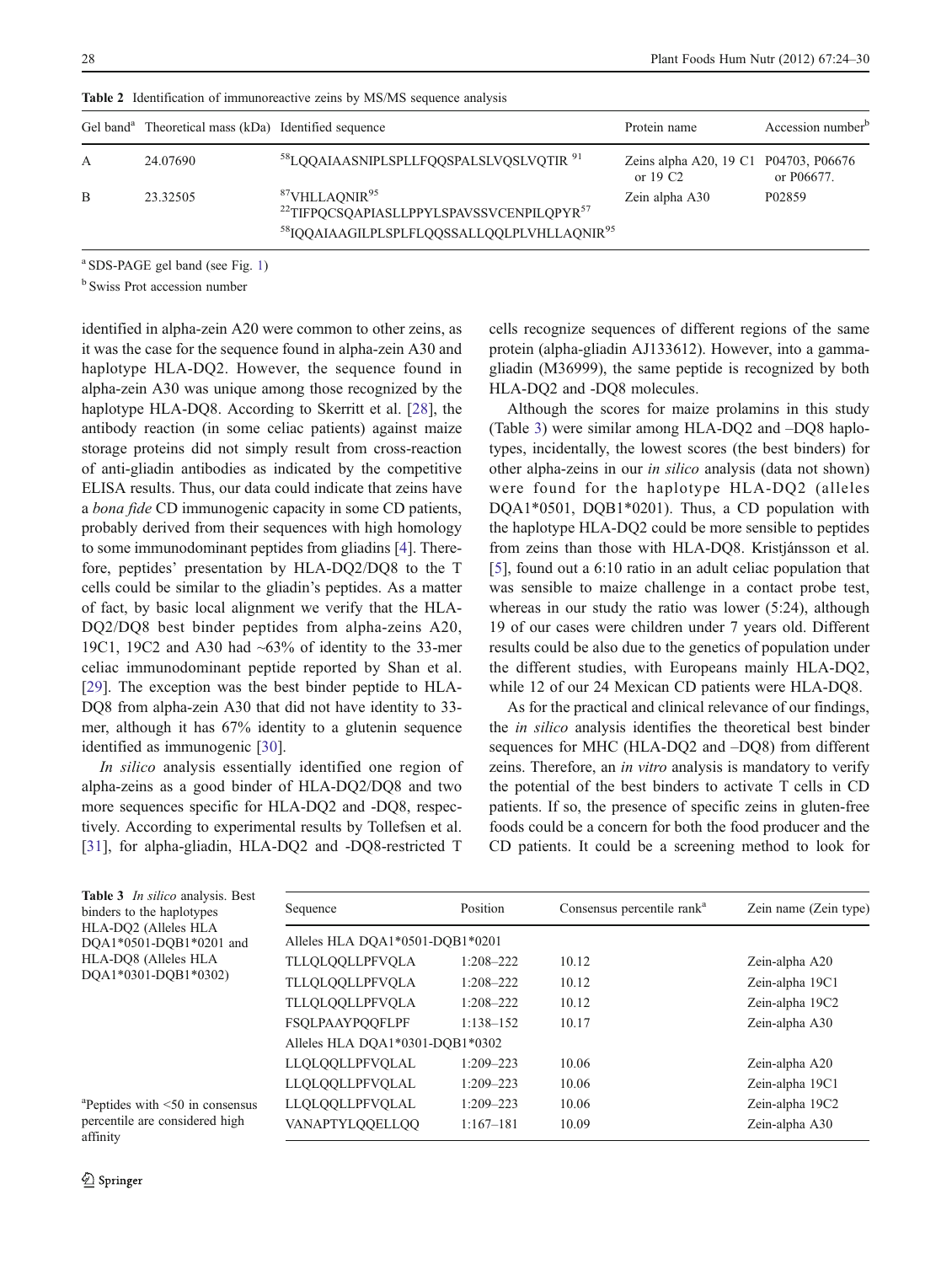<span id="page-5-0"></span>possible celiacogenic characteristics of proteins traditionally considered for gluten-free diets [\[32](#page-6-0)].

Aside from the occurrence of specific zeins in individual maize cultivars, resistance to proteolysis in the digestive tract appears to be of paramount relevance because preservation of the celiacogenic potential in some individuals. In this frame, the effects of food processing (different to nixtamalization) on the protease-resistance character may be worth investigating in further detail. The observation that these proteins resist tryptic proteolysis as extracted, but may be hydrolyzed once denatured and reduced—as indicated by our MS results—is indicative that process-related modification may have a role in determining their final properties.

From a clinical standpoint, several studies have shown that intestinal mucosa recovery after a gluten free diet may be incomplete and slow in some CD patients [\[33](#page-6-0), [34\]](#page-6-0). According to Carroccio et al. [[34](#page-6-0)], non-gluten peptides may be involved in the so called "refractory CD cases". At least two of the studied patients (P1 and P2) with positive anti-zeins IgA indexes remained positive (and clinical symptoms persisted) after placing them on a gluten-free diet including maize products.

#### **Conclusions**

Immunoreactivity of IgA from some celiac patients to prolamins from maize identified as alpha-zeins was the same before and after processing by nixtamalization either after in vitro digestion. IgA reactivity to maize prolamins could be due to a presentation of celiacogenic antigens in zeins. An in silico analysis confirmed that there are several peptides in maize prolamins sequences—including the A20 and A30 alpha zeins- that can be bound to the HLA molecules involved in CD pathogenesis.

Acknowledgement Authors are grateful to CONACyT (Mexican Council for Science and Technology) for providing a postdoctoral fellowship and for the partial financial support through the grant CB-2008/106227. The authors acknowledge the cordial support by N Sotelo-Cruz M.D. and M Ruiz-Dyck.

#### References

- 1. Abadie V, Sollid LM, Barreiro LV, Jabri B (2011) Integration of genetic and immunological insights into a model of celiac disease pathogenesis. Annu Rev Immunol 29:493–525
- 2. Caja S, Mäki M, Kaukinen K, Lindfors K (2011) Antibodies in celiac disease: Implications beyond diagnostics. Cell Mol Immunol 8:103–109
- 3. Briani C, Samaroo D, Alaedini A (2008) Celiac disease: From gluten to autoimmunity. Autoimmun Rev 7:644–650
- 4. Darewicz M, Dziuba J, Minkiewicz P (2007) Computational characterization and identification of peptides for in silico detection of potentially celiac-toxic protein. Food Sci Technol Int 13:125–133
- 5. Kristjánsson G, Högman M, Venge P, Hällgren R (2005) Gut mucosal granulocyte activation precedes nitric oxide production: Studies in coeliac patients challenged with gluten and corn. Gut 54:769–774
- 6. Cabrera-Chávez F, Rouzaud-Sández O, Sotelo-Cruz N, Calderón de la Barca AM (2009) Bovine milk caseins and transglutaminasetreated cereal prolamins are diferentially recognized by IgA of celiac disease patients according to their age. J Agric Food Chem 57:3754–3759
- 7. Berti C, Trovato C, Bardella MT, Forlani F (2003) IgA anti-gliadin antibody immunoreactivity to food proteins. Food Agric Immunol 15:217–223
- 8. Rakhimova M, Esslinger B, Schulze-Krebs A, Hahn EG, Schuppan D, Dieterich W (2009) In vitro differentiation of human monocytes into dendritic cells by peptic-tryptic digest of gliadin is independent of genetic predisposition and the presence of celiac disease. J Clin Immunol 29:29–37
- 9. Laemmli UK (1970) Cleavage of structural protein during assembly of the head of bacteriophage T4. Nature 227:680–685
- 10. Olerup O, Aldener A, Fogdell A (1993) HLA DQB1 and –DQA1 typing by PCR amplificaction with sequence-specific primers (PCR-SSP) in 2 hours. Tissue Antigens 41:119–134
- 11. Lagerqvist C, Ivarsson A, Juto P, Persson LA, Hernell O (2001) Screening for adult coeliac disease—which serological marker(s) to use? J Intern Med 250:241–248
- 12. Wang P, Sidney J, Dow C, Mothe B, Sette A, Peter B (2008) A systematic assessment of MHC class II peptide binding predictions and evaluation of a consensus approach. PLOS Comput Biol 4: e1000048
- 13. Altschul SF, Madden TL, Schäffer AA, Zhang J, Zhang Z, Miller W, Lipman DJ (1997) Gapped BLAST and PSI-BLAST: A new generation of protein database search programs. Nucleic Acids Res 25:3389–3402
- 14. Altschul SF, Wootton JC, Gertz EM et al (2005) Protein database searches using compositionally adjusted substitution matrices. FEBS J 272:5101–5109
- 15. Krishnan H, Kerley MS, Allee GL, Won-Seok K, Chunjiang JF (2010) Maize 27 kDa  $\gamma$ -zein is a potential allergen for early weaned pigs. J Agric Food Chem 58:7323–7328
- 16. Shukla R, Cheryan M (2001) Zein: The industrial protein from corn. Ind Crop Prod 13:171–192
- 17. Tschiersch C, Nikfardjam MP, Schmidt O, Schwack W (2010) Degree of hydrolysis of some vegetable proteins used as fining agents and its influence on polyphenol removal from red wine. Eur Food Res Technol 231:65–74
- 18. Azarmi S, Roa W, Lobenberg R (2007) Current perspectives in dissolution testing of conventional and novel dosage forms. Int J Pharm 328:12–21
- 19. Herman R, Gao Y, Storer N (2006) Acid-induced unfolding kinetics in simulated gastric digestion of proteins. Regul Toxicol Pharmacol 46:93–99
- 20. Kazanov MD, Igarashi Y, Eroshkin AM, Cieplak P, Ratnikov B, Zhang Y, Li Z, Godzik A, Osterman AL, Smith JW (2011) Structural determinants of limited proteolysis. J Proteome Res 10:3642–3651
- 21. Zhang B, Luo Y, Wang Q (2011) Effect of acid and base treatments on structural, rheological, and antioxidant properties of alpha-zein. Food Chem 124:210–220
- 22. Cabrera-Chávez F, Ezquerra-Brauer M, Herrera-Urbina R, Rosell C, Rouzaud-Sández O (2010) Physicochemical properties of wheat gluten proteins modified by protease from sierra (Scomberomorus sierra) fish. Int J Food Prop 13:1187–1198
- 23. Bergamo P, Maurano F, Mazzarella G, Iaquinto G, Vocca I, Rivelli AR, De Falco E, Gianfrani C, Rossi M (2011) Immunological evaluation of the alcohol-soluble protein fraction from gluten-free grains in relation to celiac disease. Mol Nutr Food Res 55:1–5